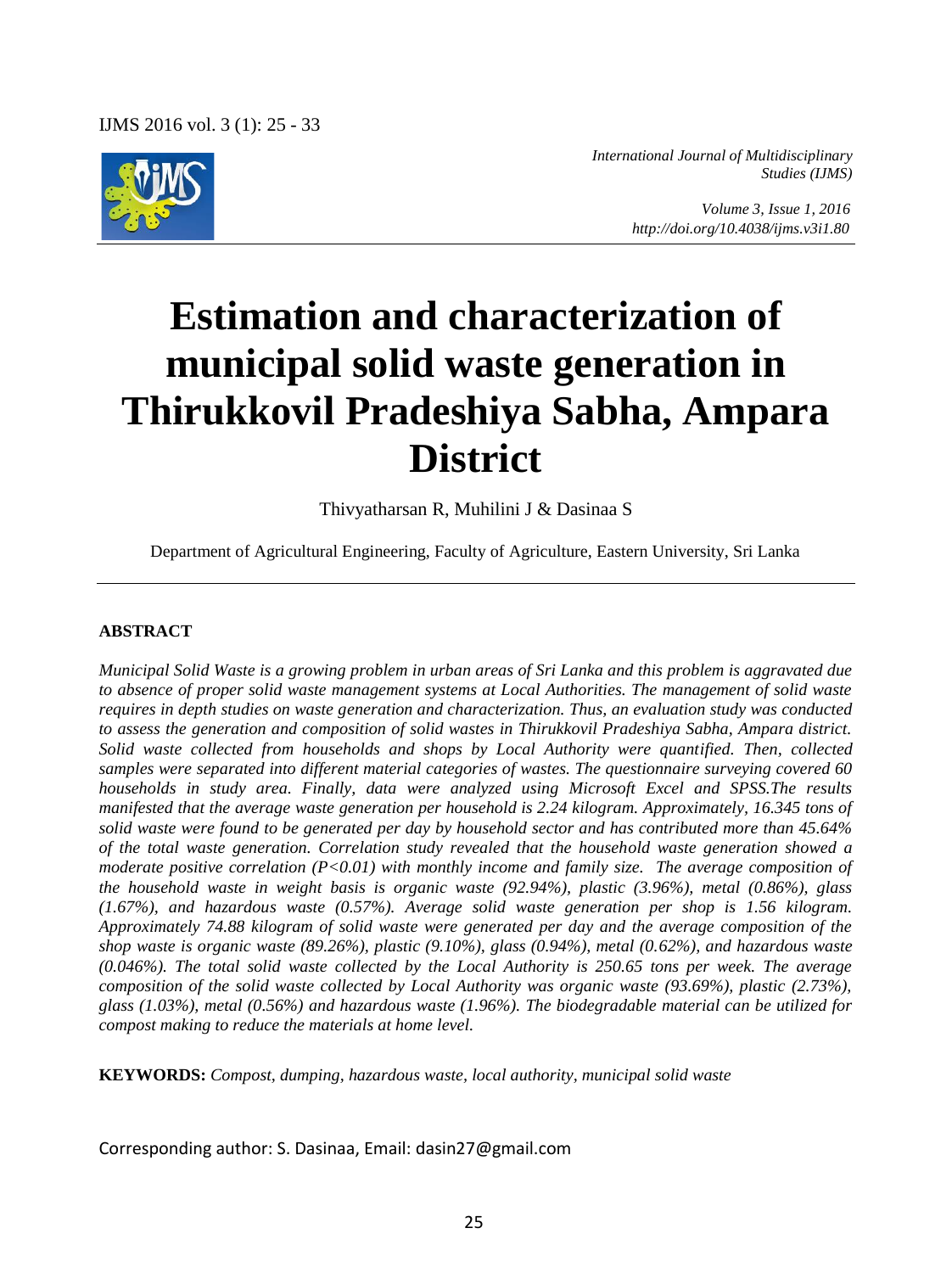# **1. INTRODUCTION**

Waste products arise from our ways of life and they are generated at every stage of process of production and development all over the world where the generation of solid waste is an inevitable consequence of production and consumption activities in any economy (Eugenia et al., 2002). UNEP, (2005) also reported that fast expansion of urban, agricultural and industrial activities spurred by rapid population growth, has produced a huge amount of solid waste that pollutes the environment and destroys resources. Volume of waste generation and composition of MSW in a particular municipality or country depends on the economic status, population density, urban lifestyle, food habits, and geological condition (Duminda and Prasanna, 2005). Therefore, the generation of solid waste has become a critical global issue over the last decade due to escalating growth of population (Warith, 2003).

There are eight major categories of solid waste categorized as residential, industrial, commercial, institutional, construction and demolition, municipal services, process, and agricultural (WHO, 1984). It comprises countless different materials such as dust, food waste, packaging in the form of paper, metal, plastic or glass, discarded clothing, garden wastes, pathological waste, hazardous waste and radioactive waste etc. (WHO, 1984).

Solid waste management may be defined as the discipline associated with controlling the generation, storage, collection, transfer and transport, processing and disposal of solid waste in a manner that is in accordance with the best principles of health, economics, engineering, conservation, aesthetics, and other environmental consideration. However, waste management is a major challenge in urban areas throughout the world. Without an effective and efficient solid waste management program, the waste generated from various human activities, both industrial and domestic, can result in health hazards and have a negative impact on the environment (APO, 2007).

In Sri Lanka, proper establishment of solid waste management systems requires basic information on the nature of wastes, its composition, physical & chemical characteristics and generated quantities. Composition of MSW provides a description of the constituents of the waste and it differs widely from place to place (Medina, 2002). This situation has exaggerated with dramatic changes in the solid waste stream due to domestic economic growth, urbanization and influence of global markets.

Also limitation of government funds to carry out extensive studies on solid waste system analysis has caused non-governmental organizations to engage in those activities but with narrow objectives. With those backgrounds, Thirukkovil Pradeshiya Sabha was selected as the study area which consists of different waste streams in its nature while comparing with other divisions located in the Ampara District. The composition of Municipal Solid Waste in that area also differs, from one stream to another. Since there is no reliable data on the quantum of solid waste generation and its composition, this study was mainly conducted to estimate the quantum of solid waste generation and its composition in the Thirukkovil Pradeshiya Sabha, Ampara District.

## **1.1. Objectives of the study**

1. To estimate the quantum of solid waste generation in the Thirukkovil Pradeshiya Sabha, Ampara District.

2. To determine the composition of MSW of Thirukkovil Pradeshiya Sabha located in Ampara District.

## **2. BACKGROUND OF THE STUDY**

Municipal Solid Waste (MSW) is the waste products generated from households,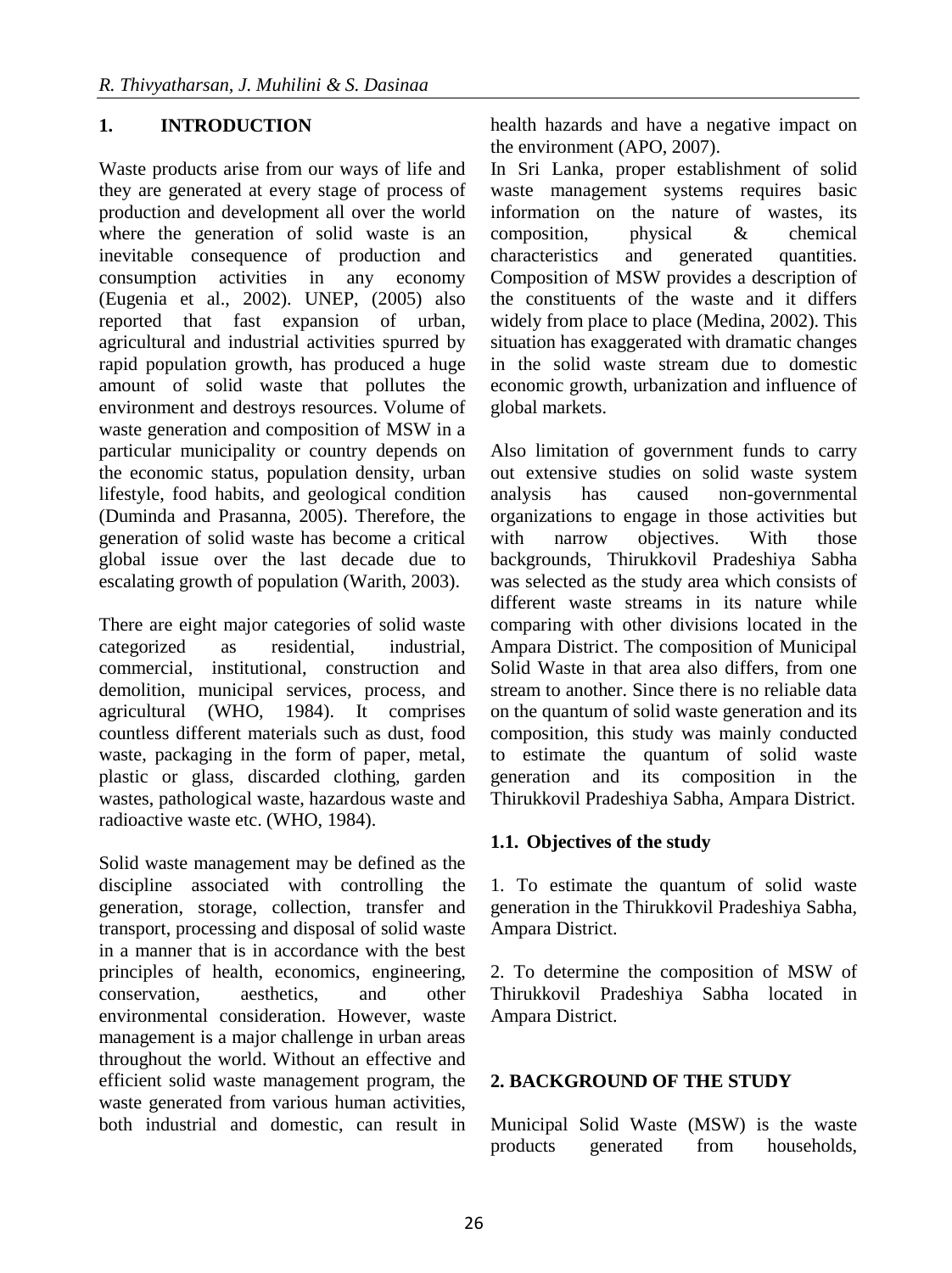commercial establishments, institutions and business in municipal areas. Further, it generally consists of many different constituents, and these constituents are often porous and not fully saturated. Readily biodegradable (organic waste) are food waste, garden waste, animal waste and material contaminated by such waste.

Non putrescible are high resistant polymers are slowly biodegradable wastes (paper, wood, textiles, leather, plastic, rubber, paint, oil, grease, chemical, organic sludge) Non degradable (inorganic wastes) are glass, ceramic, mineral soil, rubble, tailing, slims, ash, concrete and construction debris etc. (Eusuf et al., 2007).

The term MSW is normally assumed to include all of the waste generated in a community, with the exception of waste generated by municipal services, treatment plants, and industrial and agricultural processes. Waste can be classified based on its source. The reason for using classification by source is that it is the specific composition of each waste category that sometimes recommends specific collection or treatment system for each one. This means that classification of waste will be determined by the socio economic sector generating the waste. (ISR and MEDCITIES, 2003).

The sources of solid waste have been classified as municipal (street sweeping, sewage treatment plant waste, waste from school and other institutions), domestic (garbage, rubbish, occasional large waste from homes), commercial (from stores and office), industrial (from manufacturing plant), mining (from coal mining, strip mining etc) and agricultural areas (Katyal and Satake, 1998).

Solid waste management chain requires intensive use of Environmental Sound Technology (EST) for its activities which could be as simple as containers for primary collection to as complicated as incinerators for disposal of hazardous waste (UNEP, 2009).To Daskalopoulos et al., (1997), MSW management is said to be the discipline associated with the control of generation, storage, collection, transfer, processing and disposal of MSW, in a way which is governed by the best principles of public health, economics, engineering, aesthetics and other environmental considerations.

According to Collivignarelli et al., (2004), waste production and composition depend on many factors, such as the stage of development; socioeconomic, climatic and geographical conditions and collection frequency (Sharholy et al., 2008). With its resultant exponential growth coupled with insufficient data for planning, it does not enhance effective waste management besides, increasing population levels; rapid economic growth and rise in community living standards accelerate the generation rate of municipal solid waste in cities (Bartelings and Sterner, 1999).

Economic growth and waste generation have not been decoupled in both developing and industrialized world (Visvanathan and Trankler, 2006). Medina (2002) also reported that a positive correlation tends to exist between a community's income and the amount of solid waste generated. Wealthier individuals consume more than lower-income ones, which result in a higher waste generation rate for the former. Income and household size are the most significant factors affecting the quantity of solid wastes from household consumption.

Visvanathan and Trankler (2003) reported that in a family with a rich socioeconomic condition, daily waste generation rates are generally higher than the lower socioeconomic families. If the waste is more hazardous, it should be handled with the proper disposing techniques. This study was aimed to create the possibility to earn an income by selling recyclable wastes by adapting safety and environmentally friendly methods in those areas.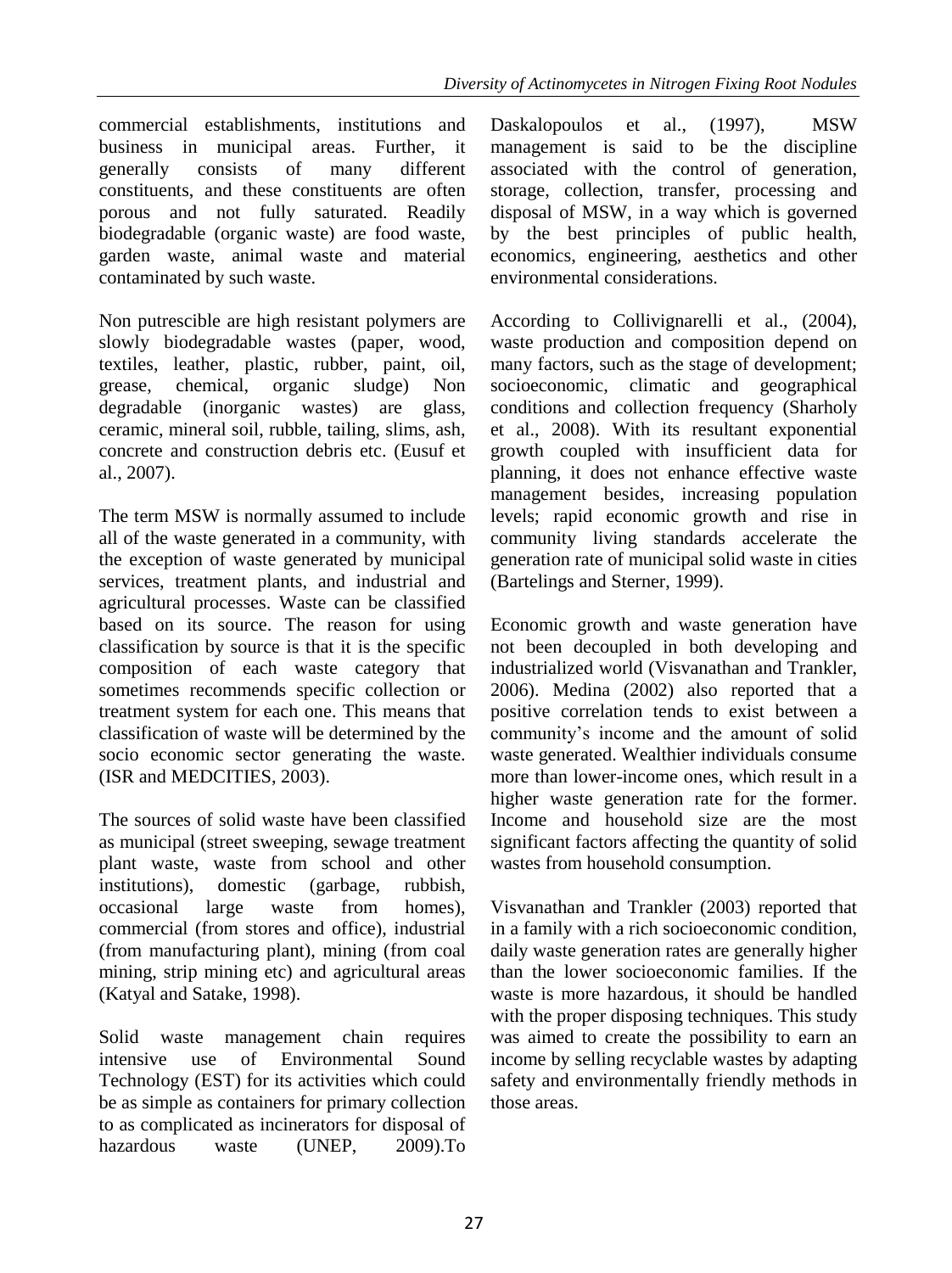## **3. MATERIALS AND METHODS**

The study was conducted in the Thirukkovil Pradeshiya Sabha, Ampara District where the population density was 29,074 comprised of 18 G.N divisions (Divisional Secretariat, Thirukkovil) during the period of January to August, 2015.

Therefore, a questionnaire study was formulated to assess the generation and composition of wastes (nature of the waste, its composition, physical and chemical characteristics and quantities generated) to estimate the quantum of daily collected waste by the Local Authority (LA).

## **3.1 Sampling method of field survey**

Thirukkovil Pradeshiya Sabha was divided into 10 sections based on the GN division. To ensure adequate representation, statistically 10% was allocated with 3 replicates from each sector. Questionnaire survey was carried out among sixty randomly selected households from the sampling point, twenty households were selected from each GN division (Thirukkovil, Thambiluvil, and Vinayagapuram) in order to get primary data about their income and other information required for this study such as number of household members, occupation, and methods of waste disposal.

Further, labeled bags were distributed among the selected sampling points and for the study purpose, the waste stream was divided into different sectors such as households, shops, etc. where the waste was collected from sampling points at one day interval for two weeks to analyze the composition.

Collected samples were weighed and recorded and finally, 25% of samples were separated and weighed to find out the composition of generated waste such as organic waste, plastic, metal, glass and hazardous waste. As a result, data was analyzed statistically using SPSS (statistical Package for Social Science,

version16) to find the correlation between the amount of waste generated with the income level of family and the number of members in a family.

## **4. RESULTS AND DISCUSSION**

The present investigation was undertaken with a view for assessing the solid waste generation and composition in the Thirukkovil Pradeshiya Sabha.

## **4.1 Waste generation in households**

According to the figure 1, the average waste generation was higher in the Thambiluvil GN division (2.75 kg) due to the higher population density of the urban area. Visvanathan and Trankler, (2003) reported that the solid waste generation depends on the economy of the people.

Per capita waste generation increases with the income level of the family or individual. Hence, income level is also considered in this study to find out the relationship between income level and household waste generation.



Figure 1: Average waste generation of household per day

Total household waste generation was significantly higher in Thambiluvil GN division (7812.75 kg) during the study period. As shown in figure 2, the value ranged between 3645.64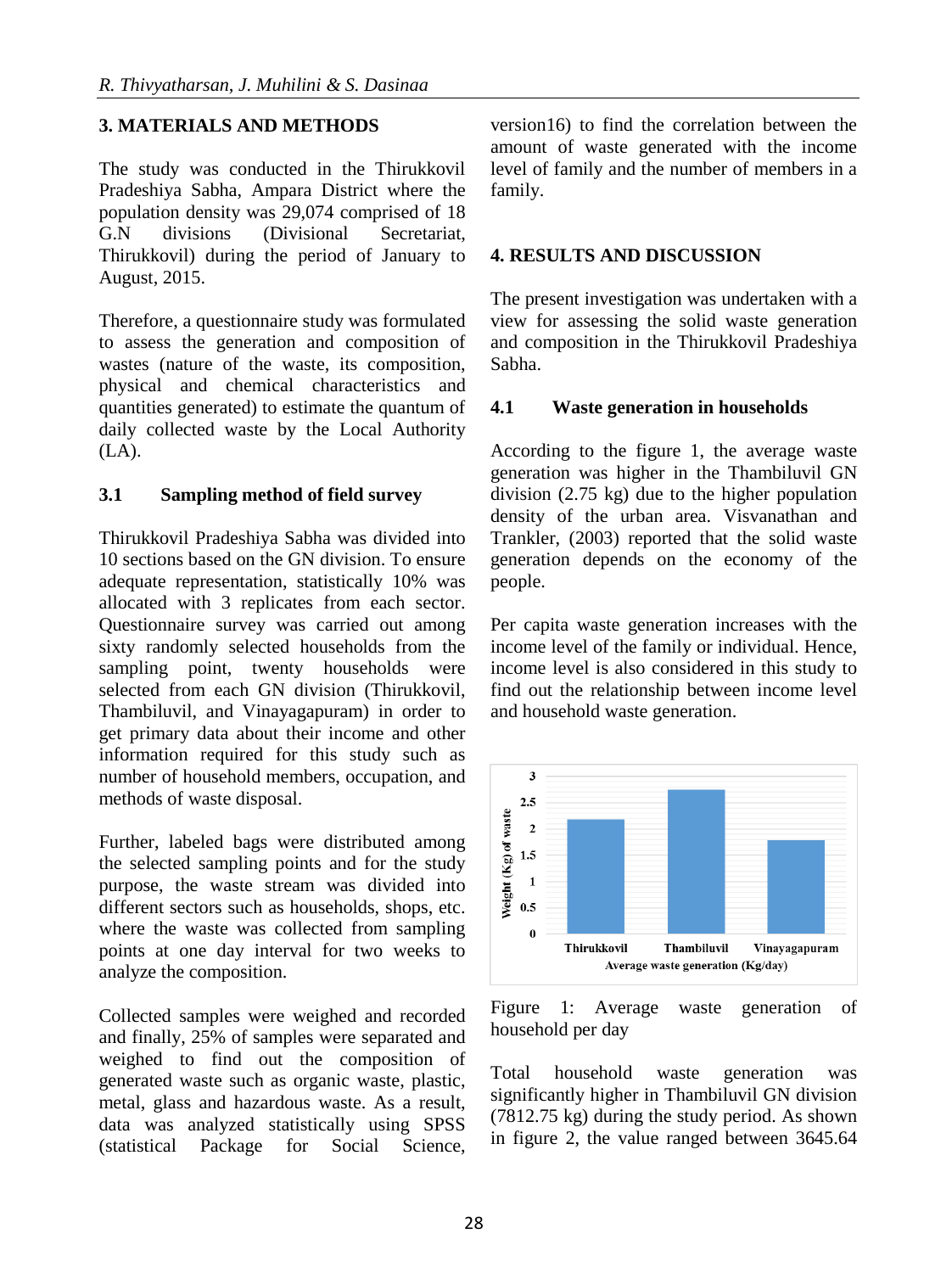kg and 7812.75 kg due to the living standards of the population in Ampara District.



Figure 2: Total household waste generation in Thirukkovil Pradeshiya Sabha

## **4.2 Relationship between solid waste generation and family size**

The Figure 3 shows the number of members of families in each GN division of the Thirukkovil Pradeshiya Sabha. Ghorbani et al., (2007) reported that family size is an important determinant in household waste production.

According to the findings, there was a significant positive correlation  $(r = 0.497)$ , P<0.01) between waste generation and number of family members. Ghorbani et al., (2007) also reported that per capita waste production and total family waste production is increased by increasing family size. This finding also supports the results obtained in this study.



Figure 3: Number of family members in each GN division

## **4.3 Relationship between income level and waste generation**



Figure 4: Income level of families

According to these results (Figure 3.4), higher percentage of families in Thambiluvil GN division came under the higher income level (Above 30,000) and higher percentage of families in Vinayagapuram GN division came under the low income level (10,000-15,000) than other GN division in Thirukkovil Pradeshiya Sabha. Correlation study revealed that the household waste generation was positively correlated with monthly income  $(r =$ 0.519, p>0.01) where the household waste generation increased with an increasing household income. Beukering and Sehker, (1999) also reported that a positive relationship exists between income levels and waste generation at the household level.

#### **4.4 Solid waste characterization**

## 4.4.1 Household waste characterization

In this analysis, there are five major categories of household solid waste identified such as organic waste, plastic, glass, metal, and hazardous waste. Benjamin and Mansoor, (2004) stated that Municipal Solid Waste (MSW) quantity and composition analysis is fundamental for the planning of municipal solid waste management services. Based on the figure 5, the composition of the household waste measured (by weight) was as organic waste (93.9%), plastic (3.7%), metal (0.7%), glass (1.3%), and hazardous (0.4%) in Thirukkovil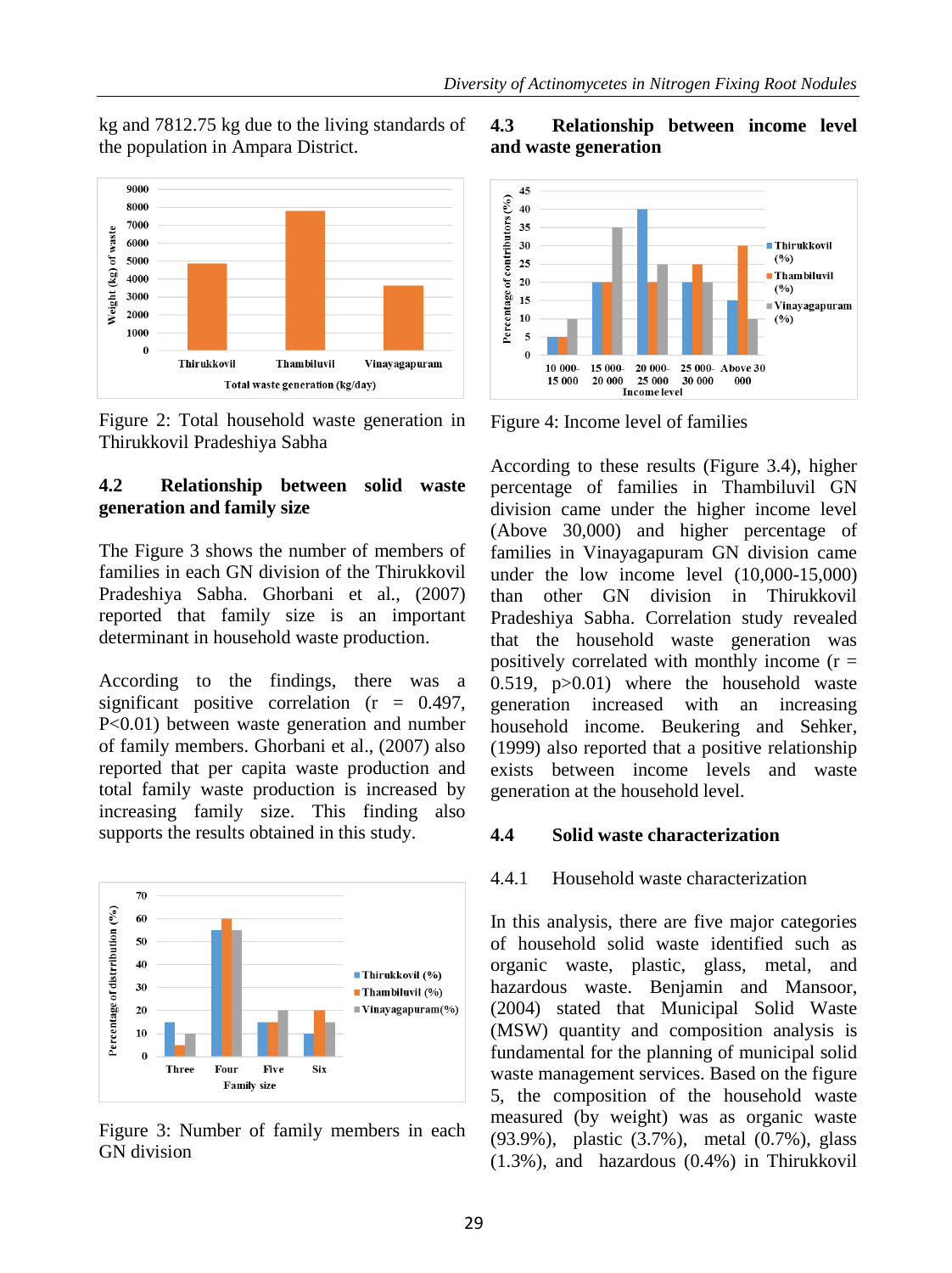GN division, organic waste (90.2%), plastic (6.1%), metal (1.1%), glass (1.9%), and hazardous (0.7%) in Thambiluvil GN division and organic waste (94.7%), plastic (2.1%), metal (0.8%), glass (1.8%), and hazardous (0.6%) in Vinayagapuram GN division.



Figure 5: Household waste compositions in Thirukkovil Pradeshiya Sabha



Figure 6: Average household waste compositions

Household waste composition study revealed that an approximately 92.94% of waste comes under the category of biodegradable and nearly 7.16% of waste comes under the category of non-bio degradable waste in Thirukkovil Pradeshiya Sabha (figure 6). Hoornweg, (1999) reported that more than 80% of waste generated in household is biodegradable and in other words, it is capable of natural decomposition.

According to these results, there is a possibility to adopt environmentally acceptable waste management system like compost making at household level because of the higher production of biodegradable wastes. However, the awareness has to be created at household level for active participation in waste management system. Further, metal and glass made up small fraction of residential waste in study area. Local scavengers pick up scrap metal and glass on regular basis and return to recycling center. Income level, economic growth and lifestyle have strong influence on MSW composition (Zhu et al., 2008). Wealthier individuals consume more packaged products which result in higher percentage of inorganic materials such as metals, plastic, glass, textiles, and so on in the waste stream. Higher volumes of waste and a changing composition have a profound impact on waste management practices (Medina, 2002).

#### 4.4.2 Composition of shop's waste

Details of composition of shop's wastes were given in Figure 7. Based on this finding, the organic waste, plastic and paper were most prominent wastes in shops.

![](_page_5_Figure_11.jpeg)

Figure 1: Shops waste composition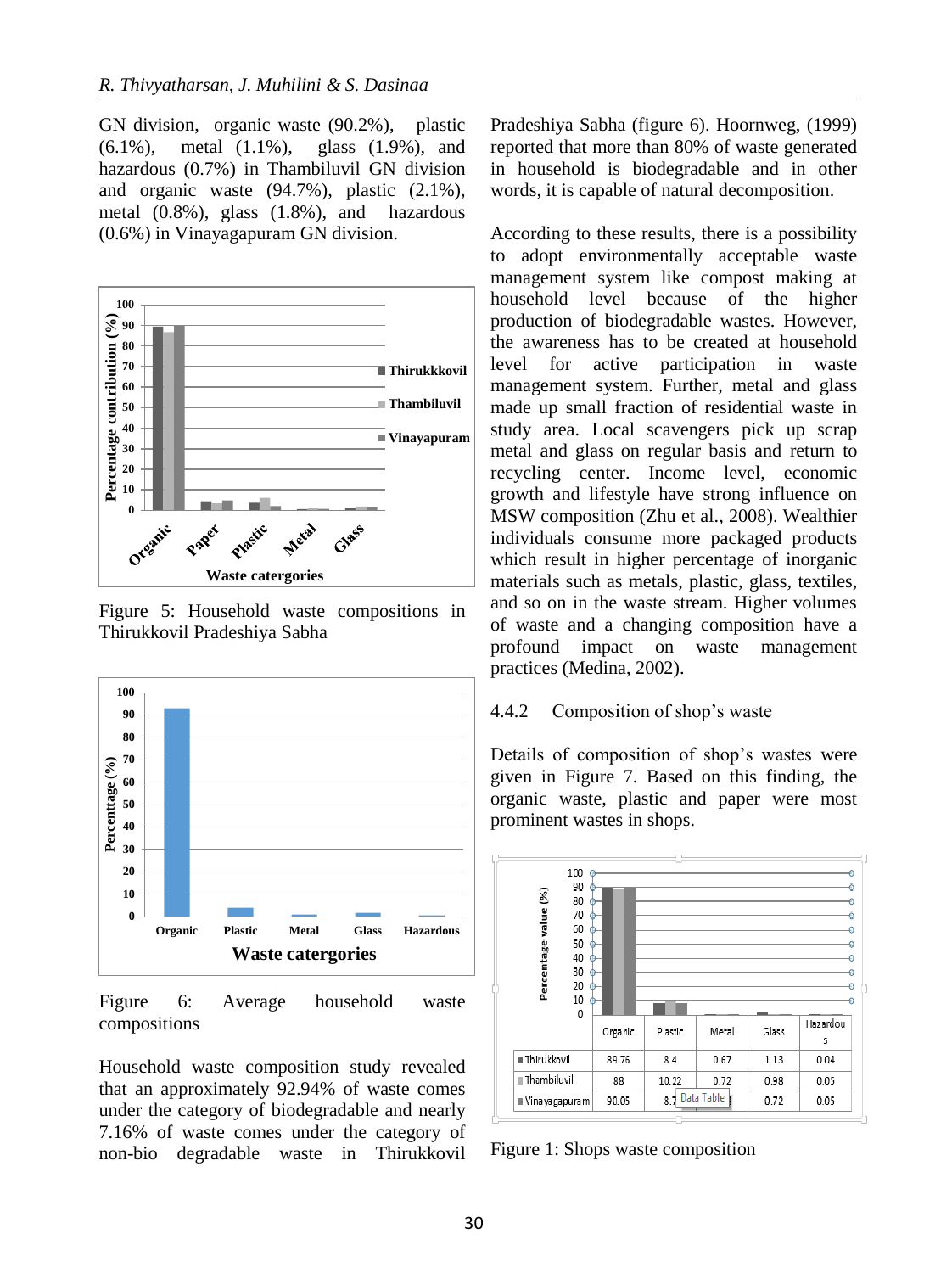The total number of shops in Thirukkovil Pradeshiya Sabha was 68 (Divisional Secretariat, Thirukkovil) which were differing from large scale to small scale based on their income. Therefore, its waste generation was also differing (large scale shops generated higher amount of waste than small scale) with the average waste generation (1.56 kilogram/shop/day) and total waste generation (106.08 kilo gram/day).

4.4.3 Collected waste composition by local authority

Local Authority collected waste from different waste streams such as shops, hospital, markets etc. However, there was no significant difference observed in organic waste percentage. Table 1 shows the average composition of waste collected by Local Authority in Thirukkovil Pradeshiya Sabha DS Division.

**Table 1.** Composition of waste collected by Local Authority

| Composition | <b>Thirukkovil</b> | <b>Thambiluvil</b> | Vinayapuram |
|-------------|--------------------|--------------------|-------------|
| Organic     | 94.5%              | 91%                | 95.6%       |
| waste       |                    |                    |             |
| Plastic     | 2.8%               | 4.5%               | 0.9%        |
| Glass       | 0.8%               | 0.8%               | 1.5%        |
| Metal       | 0.4%               | 0.9%               | 0.4%        |
| Hazardous   | 1.5%               | 2.8%               | 1.6%        |

*4.4.3.1 Average waste composition of collected waste by Local Authority*

According to the population data, the estimated household waste was 114.42 tons per week and waste collected by Local Authority was 250.65 tons per week. According to the results, it was clear that the household sector contributes 45.64% of the total solid waste generation and the estimated shops waste was 0.742 tons per week where shops sector contributed 0.29% of the solid waste in Thirukkovil Pradeshiya Sabha. However, this study was mainly focused on some major types of waste generated in household except leather, textile etc.

![](_page_6_Figure_8.jpeg)

Figure 2: Average waste composition of collected waste by Local Authority

Plastic, glass, and metal percentage in the waste collected by Local Authority was lower than that in household. In many households, peoples reused plastic and glass waste such as cans, pipes, and bottles for some other purposes. Some people also sell bottles, papers, metal items to local scavengers or shops and earn income. This may be the reason for lower percentage of plastic, glass, and metal in collected waste.

Pilapitiya, (2006) reported that a bottle and paper collector in Colombo, collecting newspaper and glass from householders and paying such amount to the household members. And also, an average scrap metal collector can earn between Rs.400 to 700 per day in Colombo (Fernando, 2006). In addition, composition of collected waste loads by Local Authority had slightly higher percentage of hazardous waste than the waste collected directly from household.

## **4.5 Existing and possible waste disposal/ Treatment methods in the study area**

According to the questionnaire survey, there are several methods of waste disposal/treatment adopted such as the burning, municipal collection, family pit disposal, and making organic fertilizer or combinations above by the residents in Thirukkovil Pradeshiya Sabha. The following figure 9 indicates the percentage of waste disposal/treatment methods adopted by people in study area.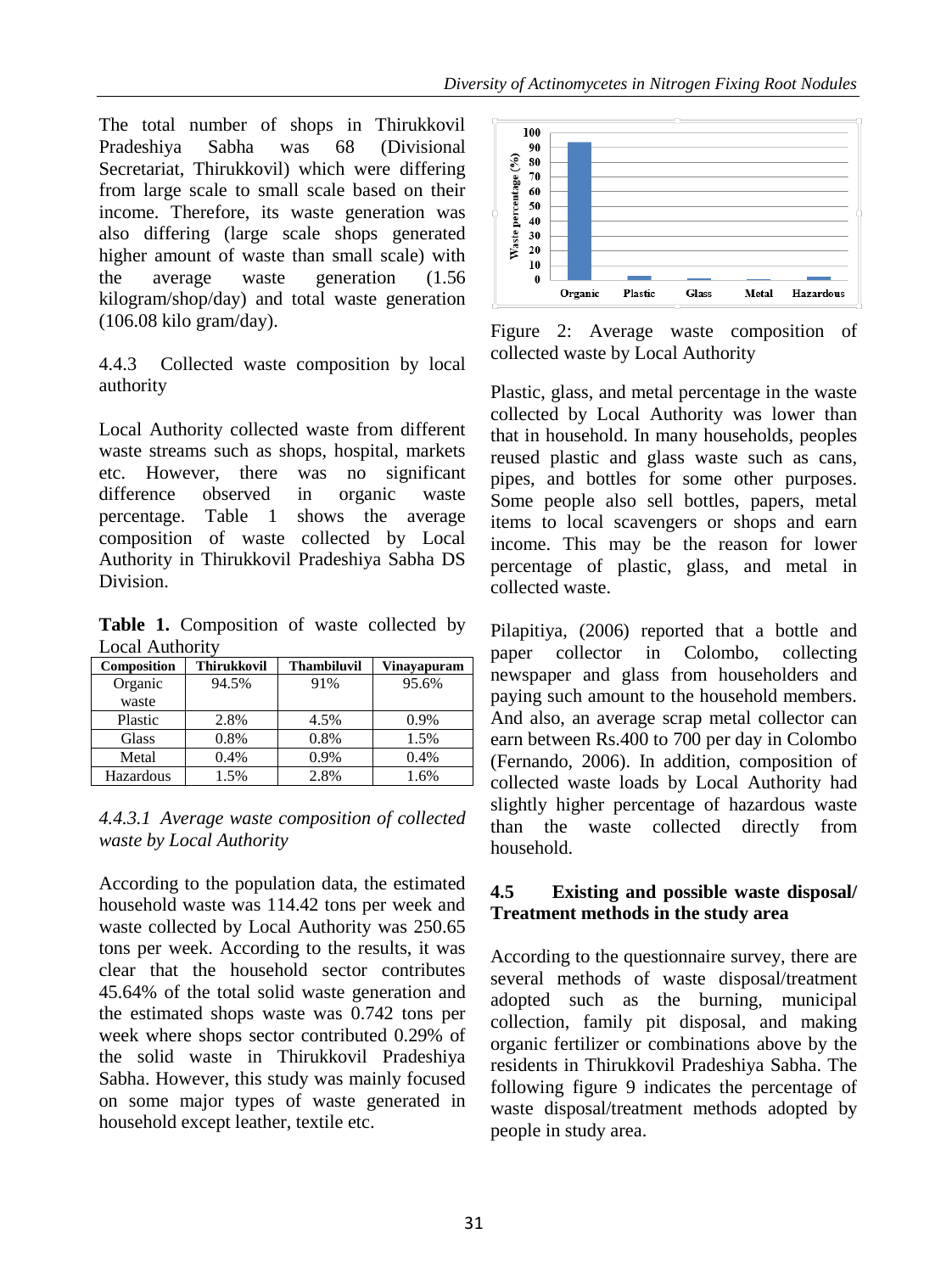![](_page_7_Figure_1.jpeg)

Figure 3: Different waste disposal methods in study area

Burning, municipal collection and family pit disposal are major disposal methods/treatment used in this area. The uncontrolled dumping of such wastes have not only brought about increasing number of incidents of health hazards but also causing the ground water contamination and thus posing serious threat to the human being (Medina, 2002).

Here, only small percentage of people (9%) is producing organic fertilizer/compost as a waste utilization technique. Composting is a form of recycling which can play a key role in diverting organic waste from unusable disposal. Composting reduces the cost of waste disposal, increase the recovery rate of recyclable materials, improve soil fertility, and produce a clean and readily marketable finished product. It is also an environmental friendly or safe method of disposal. Composting is beneficial in a solid waste management system because it reduce organic waste to 25-30 percent of its initial weight. It need to be enhanced through such awareness among the society regarding compost making and other safeguard reuse, recycling and reduce pattern.

## **5. CONCLUSIONS**

The findings showed that, approximately 16.345 tons of solid waste generated per day by household sector and household sector contributes more than 45.64% of total waste generation from other sources. In addition, correlation study revealed that there was a significant positive correlation  $(P<0.01)$ between household waste generation and monthly income and family size. Further, approximately 92.94% of waste was classified as biodegradable and nearly 7.06% of waste was considered as non-biodegradable wastes. The total waste collected by Local Authority 250.65 tons per week which included approximately 93.69% waste as biodegradable and nearly 6.31% of waste as nonbiodegradable. Even though, there were so many safe disposal methods available, burning, municipal collection and home pit disposal were the major disposal methods/treatment used in this area and only small percentage of people (9%) contributed in producing organic fertilizer/compost as a waste utilizing technique.

## **REFERENCE**

Asian Productivity Organization. Solid Waste Management: Issues and Challenges in Asia. Asian Productivity Organization, Tokyo, Japan. 2007; 3-270.

BARTELINGS H, STERNER T. Household Waste Management in a Swedish Municipality: Determinants of Waste Disposal, Recycling and Composting. Environment and Resource Economics. 1999; 13(4): 473- 491.

BEUKERING PV, SEHKER M. Analyzing Urban Solid Waste in Developing Countries. A Perspective in Bangalore. Working Paper No 24. India. 1999; 46-67.

COLLIVIGNARELLI C, SORLINI S, VACCARI, M. Solid Wastes Management in Developing Countries, CD-ROM of ISWA. World Congress. Rome; Italy. 2004.

DASKALOPOULOS E, BADR O, PROPERT S.D. Municipal Solid Waste: A Prediction